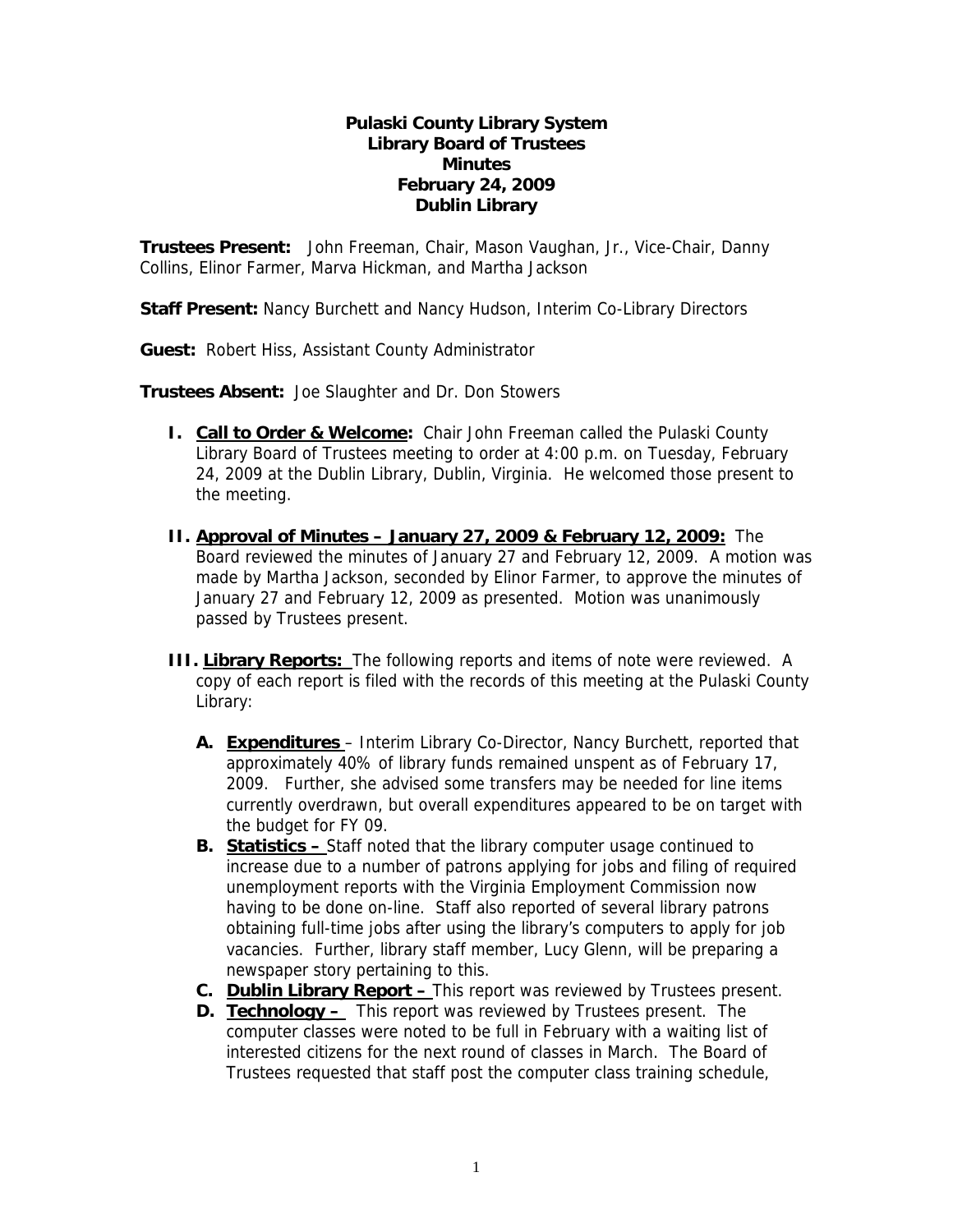conducted by Carol Smith, on the library's web-site and post on the bulletin board at both libraries.

- **E. Children's & Youth Programs Report** This report was reviewed by Trustees present.
- **F. Staff Community Services**  Staff advised that Carol Smith had been awarded the Robert H. Love Community Service Award recently by the County of Pulaski. Further, a listing of community service involvement by other library staff members was reviewed by the Library Board. This listing included numerous community service agencies.

A motion was then made by Elinor Farmer and seconded by Marva Hickman to commend library staff member, Carol Smith, for being awarded the Robert H. Love Community Service Award. Motion was unanimously passed by Trustees present.

# **G. Fees:**

- **1. \$5.00 Processing Fee:** As a follow-up from the January 27, 2009 library board meeting, staff provided the following information pertaining to the \$5.00 processing fee:
	- Funds collected last fiscal year for this fee was \$320.00, with funds collected so far this fiscal year being \$235.00;
	- The county magistrate does require that certified letters be mailed to library patrons who have overdue books. The mailing fee for this is \$5.32 per letter; and
	- Other libraries surveyed regarding the \$5.00 processing fee revealed that Pulaski Library system was the only library charging a \$5.00 processing fee for overdue books with other libraries charging a processing fee on lost books only.

After discussion of the above noted additional information, it was moved by Danny Collins and seconded by Elinor Farmer, to charge a \$5.00 processing fee only if a book is lost and no longer charge the \$5.00 processing fee on overdue books. Motion was unanimously passed by Trustees present.

**2. \$30.00 Book Replacement Fee -** Nancy Burchett, advised there had been a misunderstanding pertaining to the \$30.00 book replacement fee reported at the January 27, 2009 meeting of the Library Board of Trustees. She reported that there is not a \$30.00 book replacement fee being charged by the library as previously reported. She apologized for this miscommunication and then requested the Board to rescind its action taken on this matter at the January 27, 2009 meeting.

A motion was then made by Martha Jackson and seconded by Elinor Farmer to rescind last month's action pertaining to the \$30.00 book replacement fee since replacement fees previously charged were based on replacement costs and not a flat fee. Motion was unanimously passed by Trustees present.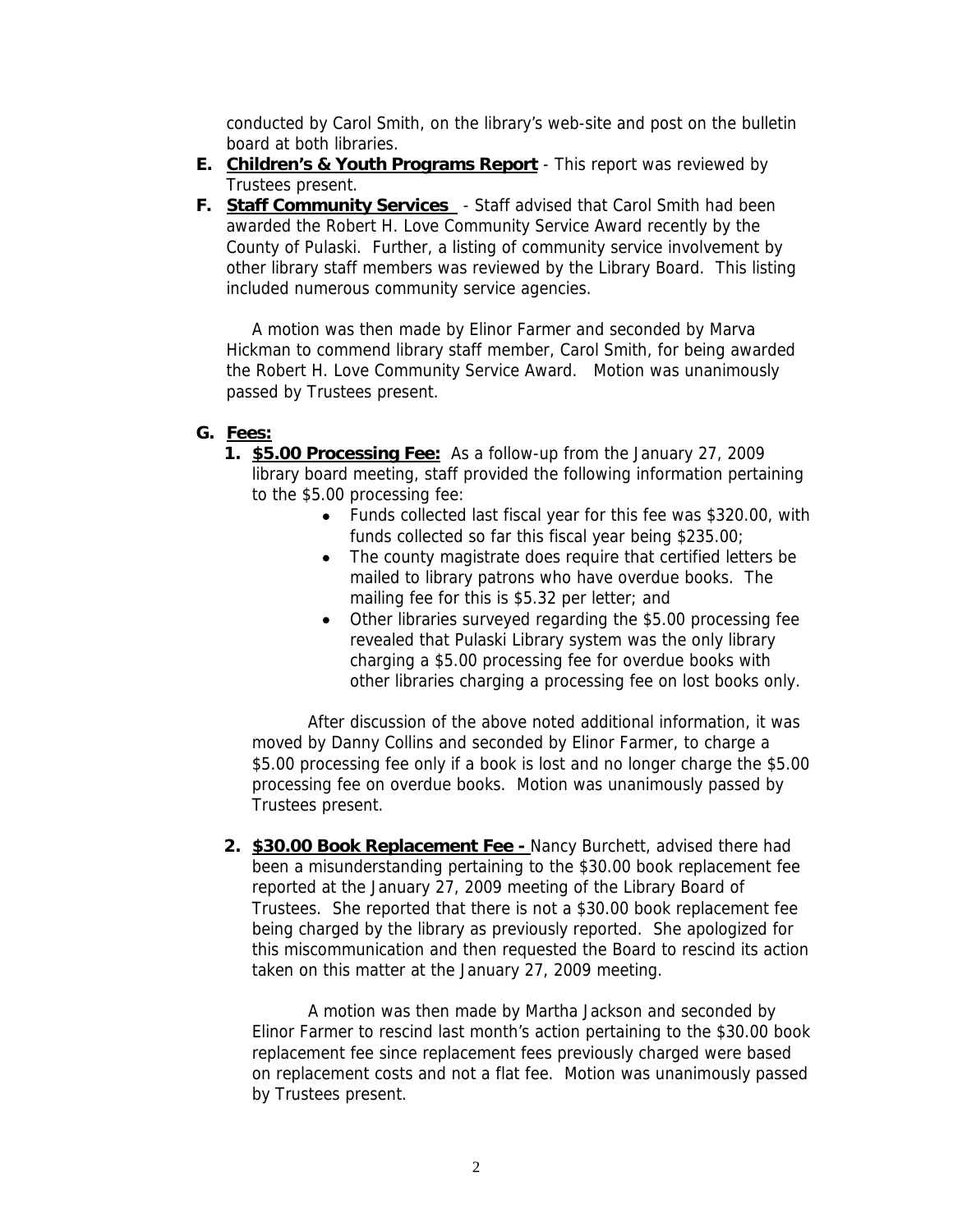**H. Library Hours:** Staff reported the new Pulaski Library hours were working well with library patrons appreciating the opening at 8 a.m. Nancy Hudson, Interim Library Co-Director, advised the Board that a comparison report pertaining to number of patrons and activity would be provided to the Board at their March 2009 regular meeting. This report should assist in either changing the hours back or revising the hours on a permanent basis in the future. Further, Ms. Hudson reported that the state library requires at least one evening of three hours opening after 5 p.m., but an exception may be allowed by the state library, if justified. The Board took no action on this matter until a comparison report, as described by Ms. Hudson, could be reviewed by the Library Board.

### **IV. Business:**

**A. FY 2010 Budget Requests:** Interim Library Co-Director, Nancy Burchett, reviewed with the Library Board the library's operating budget request submitted to the county for fiscal year 2010. She advised the amount requested for operating funds for FY 2010 was \$578,133 with state aid being estimated at 5% less than FY 09 or \$129,912. Further, she reported the amount requested was basically level funding including staff salaries and benefits. In addition, Ms. Burchett advised that county administration had requested submission of additional cuts of seven and ten percent scenarios. She advised this had been done with cuts being made in travel, dues and association memberships, books and subscriptions, furniture and fixtures, and machinery and equipment. Ms. Burchett noted that both scenarios would involve a reduction in library hours and/or a reduction in part-time and possibly full-time staff. However, she advised that the library could not be singled out with a percentage reduction in funds or the loss of state aid would result. Therefore, the percentage reductions, if made, would have to be applied to all departments and agencies of the county in order to preserve the library's state aid funding.

Ms. Burchett also reviewed with the Library Board the list of requests submitted to the county for capital improvement funding for next fiscal year as follows:

Pulaski Library – Back Porch Entry Repairs/Improvements - \$5,000 Window Treatments/Blinds - \$5,000 Library Inside Painting - \$10,000 Library Carpet Replacement - \$29,000 Library Server/Lap Top Computers - \$20,000 Dublin Library – Replacement of Back door and side Door/Outside Shutter \$6,000

Ms. Burchett also noted the following library capital improvement items already on the county's Capital Improvement Plan:

Dublin Library – Carpet Replacement - \$11,000 Dublin Library Roof - \$30,000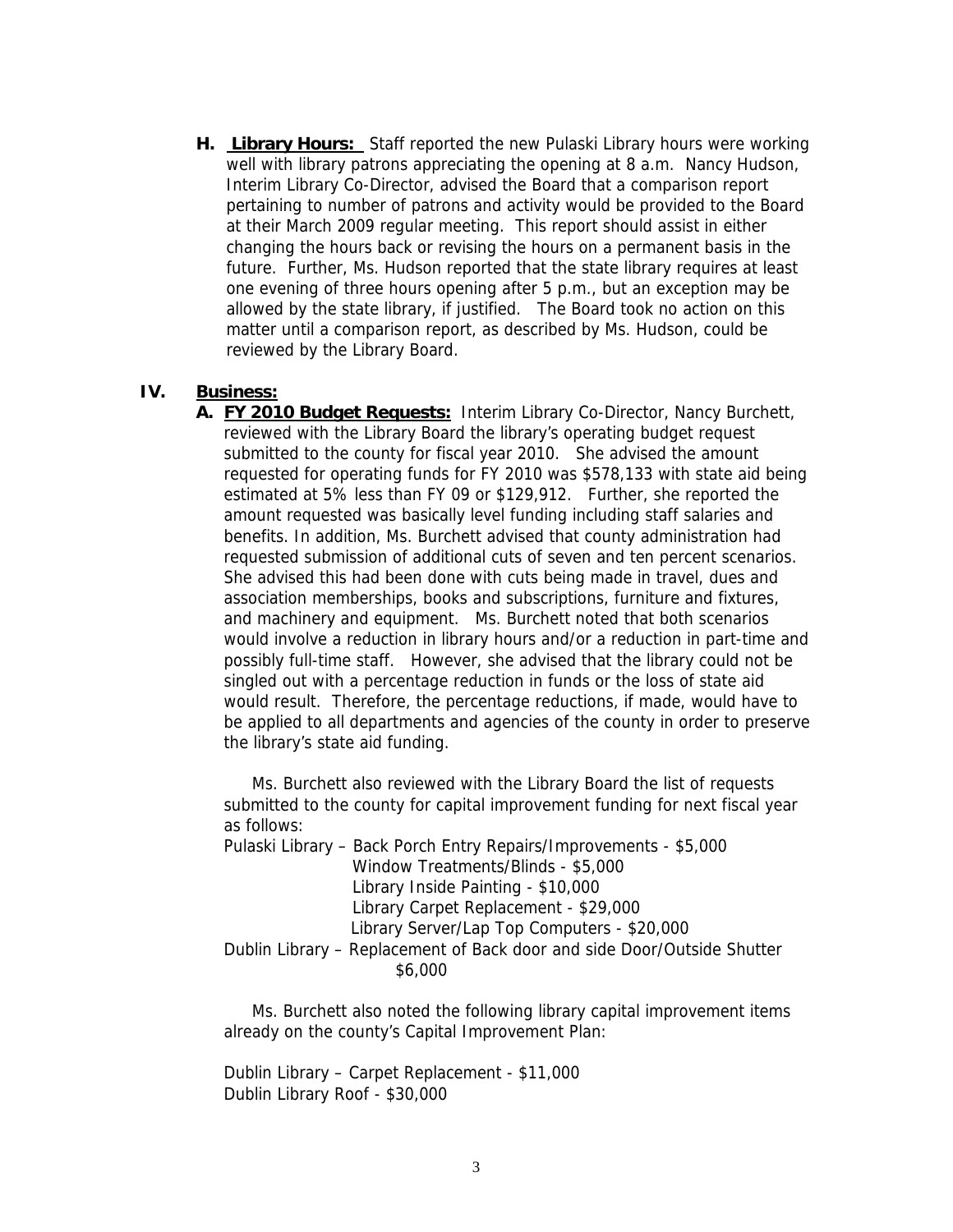Outreach Service Van - \$30,000 Library Feasibility Study - \$15,000 Library Replacement - \$3,000,000

Motion was made by Elinor Farmer and seconded by Marva Hickman to approve the library's FY 2010 budget request in the amount of \$578,133 and the capital improvement requests as outlined above and submitted to the county by Ms. Burchett. Motion was unanimously approved by Trustees present.

### **B. Other Issues/Concerns:**

**1. SESCO Contract:** Ms. Burchett advised that a copy of the contract with SESCO for a monthly retainer fee of \$50.00 had been located and given to Chair Freeman. Chair Freeman advised that the contract is for a one year period and written notice is required to cancel contract at least sixty (60) days prior to the annual renewal date.

Following discussion of the SESCO contract, it was moved by Danny Collins and seconded by Mason Vaughan, Jr., to not renew the SESCO monthly contract. The motion was unanimously carried by Trustees present.

Staff was requested to prepare a letter to SESCO as soon as possible advising of the Board's action to not renew the monthly contract.

Further, the Library Board of Trustees requested the Chair to confer with county attorney, Tom McCarthy, pertaining to the library's liability for a \$1,500 billing by SESCO for the preparation of an employee personnel handbook since there had not been an executed contract by the Library Board for this service.

#### **C. Other Informational Items/Miscellaneous –**

- **1. Bilingual Books** Staff was asked if the library collection included any bilingual books. Nancy Hudson advised she thought there was some books, but would confirm this.
- **2. Recognition of Lucy Glenn** Nancy Hudson reported that Lucy Glenn had recently received a copy of a book written by an historian in Roanoke, Virginia whereas, Lucy had been acknowledged in the book for her research assistance provided the author while Lucy was employed at the Roanoke Library. The Board commended Lucy for this honor and recognition.
- **3. Better Fitness Group –** Nancy Hudson advised that five library staff members were going to participate in a Better Fitness Program offered by the Virginia Cooperative Extension Office. She invited library board members to also participate in this program.
- **4. Barnes & Noble Book Account –** Nancy Hudson reported she had set up an account with Barnes & Noble for the purchase of books.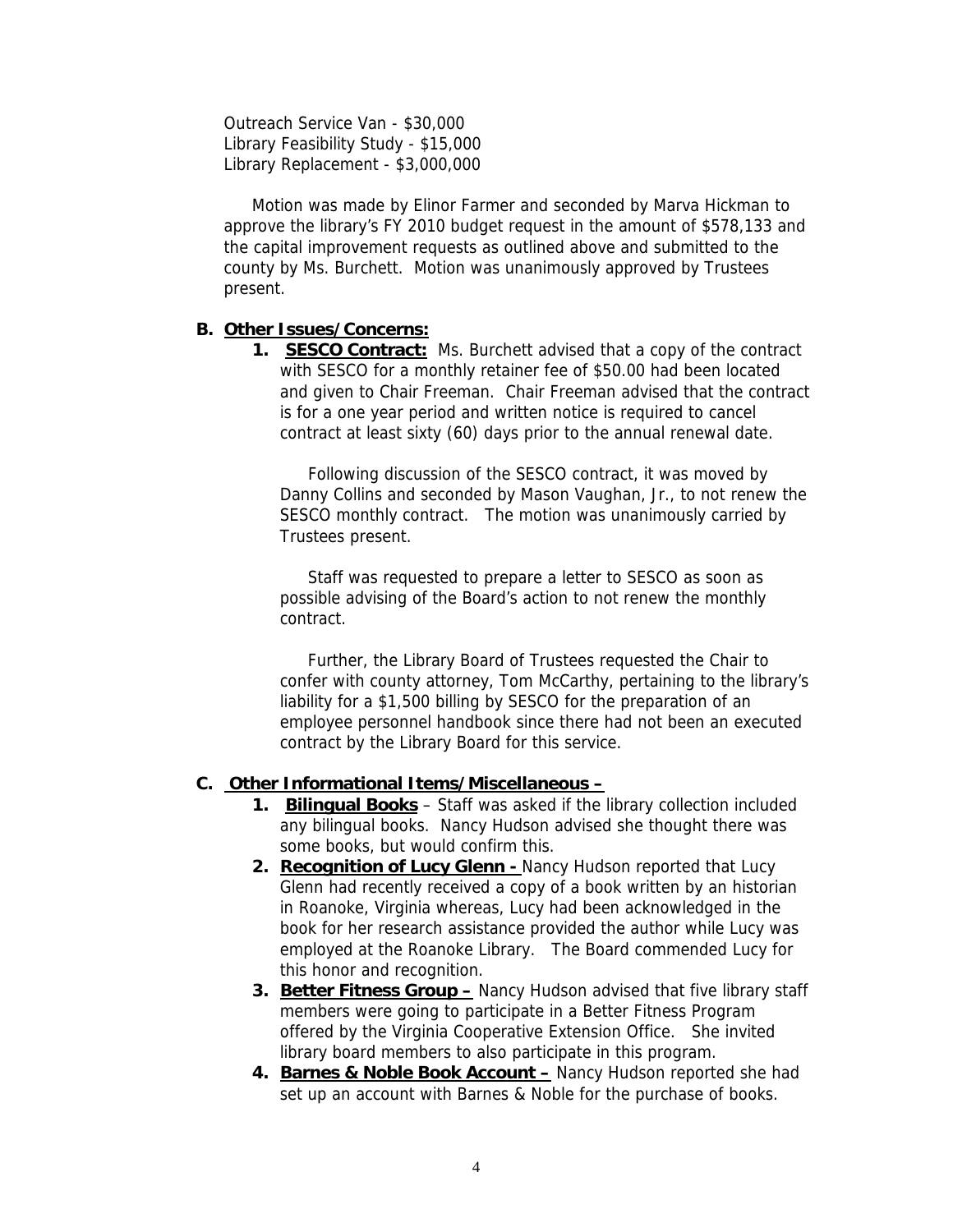Previously, books orders were done twice per year with books being requested between orders having to wait. Now, with the Barnes and Noble account, books can be ordered right away with a shorter waiting period for the patron requesting the book.

**5. Additional Meeting Date March 2009 –** Chair Freeman advised that an additional meeting date in March 2009 of the Library Board would be needed in order to conduct a closed meeting to discuss personnel and the employment of a Library Director.

The Library Board agreed to meet on Thursday, March 12, 2009 at 5 p.m. at the Pulaski Library for a closed meeting session to discuss personnel issues and the employment of a Library Director.

No other issues or concerns were discussed at this time.

Therefore, on the motion of Marva Hickman, seconded by Danny Collins, the Library Board took a few minutes recess before convening into closed meeting session. Motion was unanimously approved by Trustees present.

**V. Closed Meeting Session:** Chair Freeman entertained a motion for the Library Board of Trustees to enter closed meeting session for the discussion of personnel matters and conduct interviews for the Library Director's position in accordance with the Code of Virginia, Section 2.2-3711(A)(1). A motion was made by Elinor Farmer and seconded by Martha Jackson to enter closed meeting session to discuss personnel matters and conduct interviews for the Library Director's position. The motion was passed unanimously by Trustees present.

**Return to Open Session:** Elinor Farmer made a motion to return to open session of the meeting. Mason Vaughan, Jr., seconded the motion and it was passed unanimously by Trustees present.

**Certification:** Marva Hickman made a motion to certify, in conformance with the Virginia Freedom of Information Act, that the Library Board of Trustees had convened a closed session on February 24, 2009 and that the closed session was conducted in conformance with Virginia law, and that to the best of each Trustee's knowledge only business matters lawfully exempted from open meeting requirements by Virginia law were discussed and only matters identified in the motion of closed session were heard, discussed or considered by the Library Board of Trustees. The motion was seconded by Elinor Farmer and unanimously approved by Trustees present.

**VI. Adjournment:** Chair Freeman entertained a motion to adjourn the Library Board of Trustees at approximately 6:40 p.m. Danny Collins made a motion to adjourn. The motion was seconded by Martha Jackson and was unanimously approved by the Trustees present.